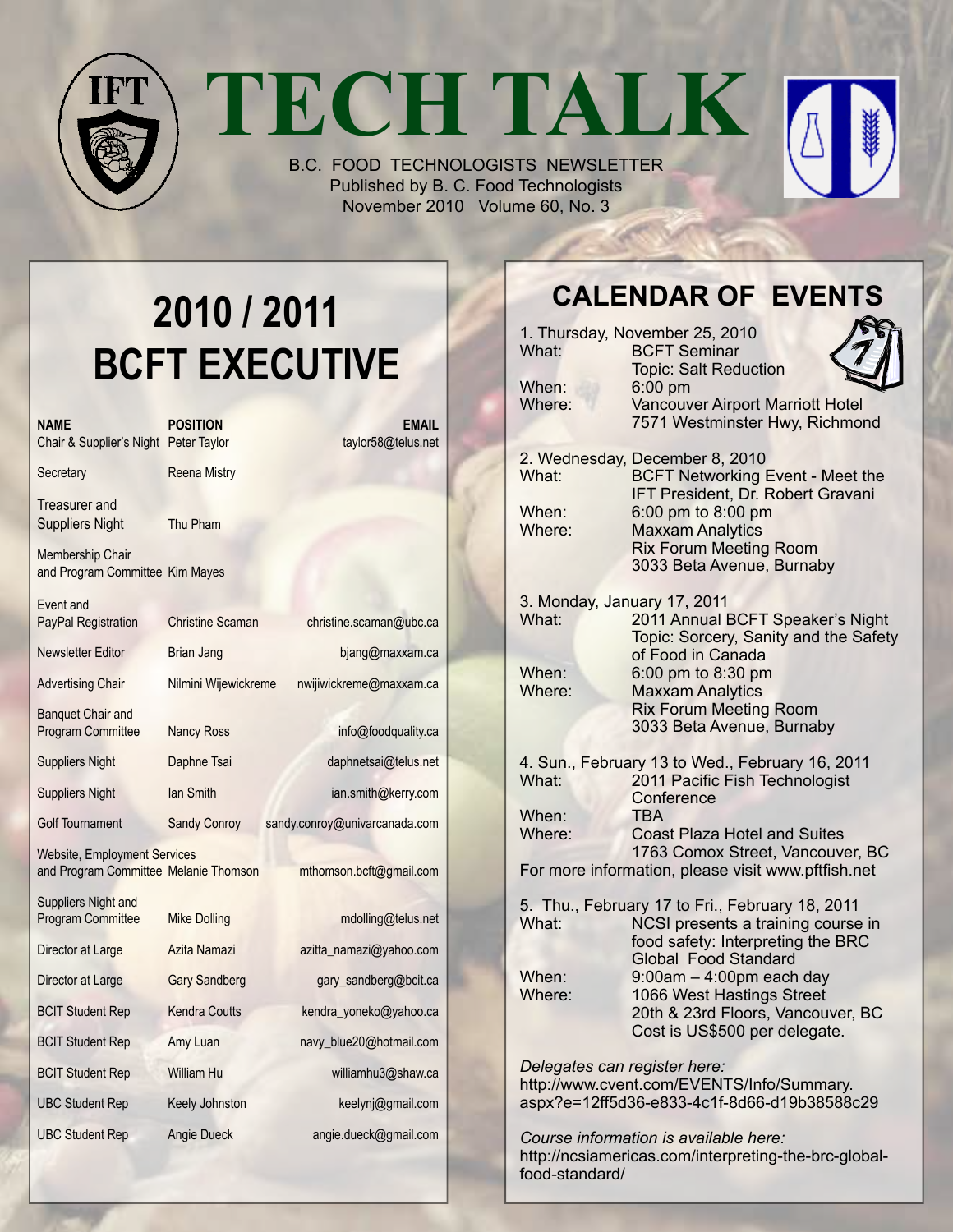#### **2011 Annual BCFT Speaker's Night: Sorcery, Sanity and the Safety of Food in Canada**

On January 17th, BCFT will be holding our annual Speaker's Night, formerly known as Student's Night, at Maxxam Analytics in Burnaby. Register today for a special opportunity to network and learn with BCFT professionals. This year, we are very excited to have two distinguished professionals presenting at Speaker's Night. Dr. Rick Holley and Dr.Yemi Ogunrinola will offer their insights on the Canadian Food Industry, and have provided a brief overview of their talks below.

Sorcery, Sanity and the Safety of Food in Canada "Accurately predicting when the next major outbreak of foodborne illness will occur is as difficult as predicting the next major earthquake, except that the shelf-life of food is too short to measure with a geological yardstick. Claims that Canada has a superior food safety system are based on woefully incomplete data and are prompted perhaps by political agenda to maintain international reputation and trade. Unfortunately, the result is complacency at home, rather than action to improve. Consumers, in response to media coverage, want more inspection and end product testing to improve food safety. Government and the CFIA have dutifully responded with more of both. However, from a statistical perspective these measures are really little more than window-dressing, being of only minor value in influencing the overall safety of food.

Dr. Holley's presentation will examine both positive and negative features of the Canadian food safety system, pointing out that its operation is completely reactive. Areas where investment is needed to convert the system to become proactive, enabling illness prevention will be highlighted. Canada has the infrastructure, technology, and intellectual capacity to confidently ensure a continuous supply of safe food. The lack of fiscal resources should not be used as an excuse for inaction where the status quo is maintained and food safety risks remain unchanged."

Dr.Ogunrinola's presentation will focus on the roles and specific actions of industry in the area of food safety. He will have comments and suggestions for our future leaders- the students - in making the Canadian food system safer.

| Date:                       |                        | Monday January 17th                       |  |
|-----------------------------|------------------------|-------------------------------------------|--|
| Location:                   |                        | <b>Rix Forum Meeting Room</b>             |  |
|                             |                        | Maxxam Analytics, 3033 Beta Ave., Burnaby |  |
| Time:                       | 6:00 p.m. $-8:30$ p.m. |                                           |  |
| Cost:                       |                        |                                           |  |
| <b>Student Members:</b>     |                        | Free                                      |  |
| <b>Student Non-Members:</b> |                        | \$5                                       |  |
| Members:                    |                        | \$20                                      |  |
| Non-Members:                |                        | \$40                                      |  |
|                             |                        |                                           |  |

Pre-Registration is required by registering through the following link: http://ubcfoodscienceclub.rezgo.com/ tour/19515/BCFT-Speakers-Night

The deadline for registration is January 8, 2011. There is a \$40 at the door charge regardless of membership status once the registration has closed.

For more information, or to sponsor BCFT speaker's night, please email us at bcit.bcft@gmail.com.

### *BCFT Fall Technical Seminar: Salt Reduction*

Salt's ability to preserve food was a foundation of civilization. It eliminated the dependence on the seasonal availability of food and it allowed travel over long distances. Sodium is an element found in table salt and in many foods in our diet. Some sodium is naturally occurring, but most of it is added to food mainly in the form of salt for a variety of reasons, e.g. to add flavour, ensure food safety and perform many functions related to the texture and structure of foods.

Sodium is an essential nutrient, but while the body needs some sodium to function, too much may lead to high blood pressure, a major risk factor for stroke, heart disease and kidney disease. Heart disease and stroke are leading causes of death and disability in Canada.

Sodium consumption in Canada is currently at an average of 3,400mg/day. Health Canada released the Sodium Reduction Strategy for Canada in July 2010. Recognizing that Canadians consume more than twice the amount of sodium they need The Sodium Reduction Strategy for Canada recommends an interim sodium intake goal of a population average of 2,300 mg of sodium per day to be achieved by 2016.With the Canadian Food Industry under pressure to reach this goal, salt reduction will be a key factor for food manufacturers and suppliers when developing and re-formulating products.

Join the BCFT Fall Technical Seminar on Salt Reduction and listen to our two key speakers discuss the main aspects of salt reduction.

#### **Dr. Susan Barr**

Professor, Food Nutrition and Health, UBC *Essential Information for Industry, Sodium: Setting the Context*

#### **Dr. Gary Sandberg**

Program Head, Food Technology, BCIT *Overcoming the Technical Challenges of Reduced Salt Formulations*

| Date:                                            | Thursday November 25th                                                        |  |
|--------------------------------------------------|-------------------------------------------------------------------------------|--|
| Location:                                        | <b>Vancouver Airport Marriott Hotel</b><br>7571 Westminster Highway, Richmond |  |
| Time:                                            | Registration 6:00 PM<br>Meeting will begin at 6:30 PM                         |  |
| Cost:                                            | Members \$25<br>Students \$15<br>Non-members and at door \$35                 |  |
| Defreehments will be served between the speakers |                                                                               |  |

Refreshments will be served between the speakers. Please register by PayPal.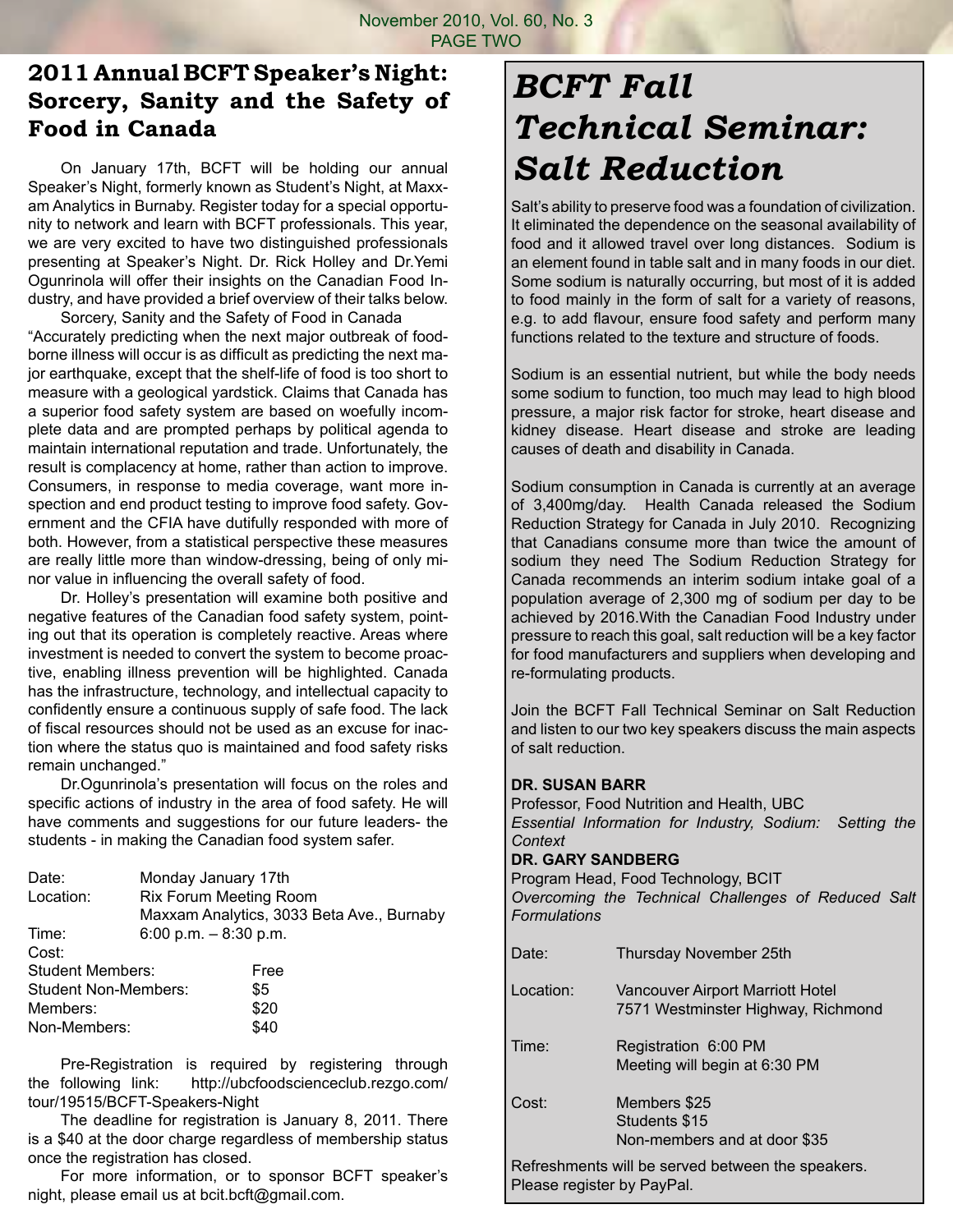### **BCFT Networking Event - Meet the IFT President**

Join us on Wednesday, December 8, 2010 for the last BCFT event of 2010!

All BCFT members in good standing are invited to join us for a networking event, at which we are excited to have as our special guest speaker the IFT president, Dr. Robert Gravani. Dr. Gravani will speak to us about what has been happening within the IFT organization.

Dr. Gravani is a Professor of Food Science and Director of National Good Agricultural Practices (GAPs) Program at Cornell University where he is actively engaged in Extension/ Outreach, Teaching and Research activities. He received his BS degree in Food Science from Rutgers University and his MS and PhD degrees from Cornell University. During his career, he has also served as Science Director of the Cereal Institute, Inc. and as Assistant Director of the Institute of Food Science and Marketing at Cornell University.

Dr. Gravani works with all sectors of the food system and has developed innovative programs for constituents in production agriculture, food processing, food retailing, and food service, as well as for regulatory agencies and consumers. He has published many scientific and popular articles, and developed numerous education programs for constituents.

Dr. Gravani is a Fellow of the Institute of Food Technologists, served on the Executive Committee, chaired a number of IFT committees and the Extension/Outreach Division. He was the 2009 recipient of the IFT's Carl R. Fellers Award. He received the Cornell Institute of Food Science Teaching Excellence Award in 1994 and 2007 and was the 1995 recipient of the International Association for Food Protection (IAFP) Educator Award. He is a past president of the association and an IAFP Fellow.

He served seven years as a member of the National Advisory Committee of Microbiological Criteria for Foods and also served on the National Academy of Sciences (NAS) committee on Review of Scientific Criteria and Performance Standards for Safe Foods and chaired the NAS subcommittee on Seafood, Produce and Dairy Products. He is an active member of the National Center for Food Protection and Defense at the University of Minnesota, where he serves on the Risk Communication Team.

| Date:     | Wednesday December 8, 2010                |  |  |
|-----------|-------------------------------------------|--|--|
| Location: | <b>Rix Forum Meeting Room</b>             |  |  |
|           | <b>Maxxam Analytics</b>                   |  |  |
|           | 3033 Beta Avenue, Burnaby, BC V5G 4M9     |  |  |
| Time:     | Registration: 6:00 pm                     |  |  |
|           | Speaker:<br>$6:45$ pm                     |  |  |
|           | Refreshments & Networking: before speaker |  |  |
| Cost:     | No charge for BCFT members in             |  |  |
|           | good standing                             |  |  |
| Register: | In advance only, with Chris Scaman at     |  |  |
|           | christine.scaman@ubc.ca                   |  |  |





#### **Lucie Nicholls** General Manager

#212-1515 Broadway Street Port Coquitlam, BC V3C 6M2 Canada

Tel: 604-468-9800 Toll Free: 1-866-468-9800 Fax: 604-468-9801 Cell: 604-866-9804 www.carmiflavors.com lucienicholls@carmiflavors.com



*18663-60A Avenue Surrey, British Columbia Canada V3S 7P4*

*Account Manager*

| tel:            | 604.575.3188                  |
|-----------------|-------------------------------|
| fax:            | 604.575.3184                  |
| cell:           | 778.839.1432                  |
| TF <sup>.</sup> | 1 800 268 6798                |
|                 | dennis@dempseycorporation.com |
|                 | www.dempseycorporation.com    |
|                 |                               |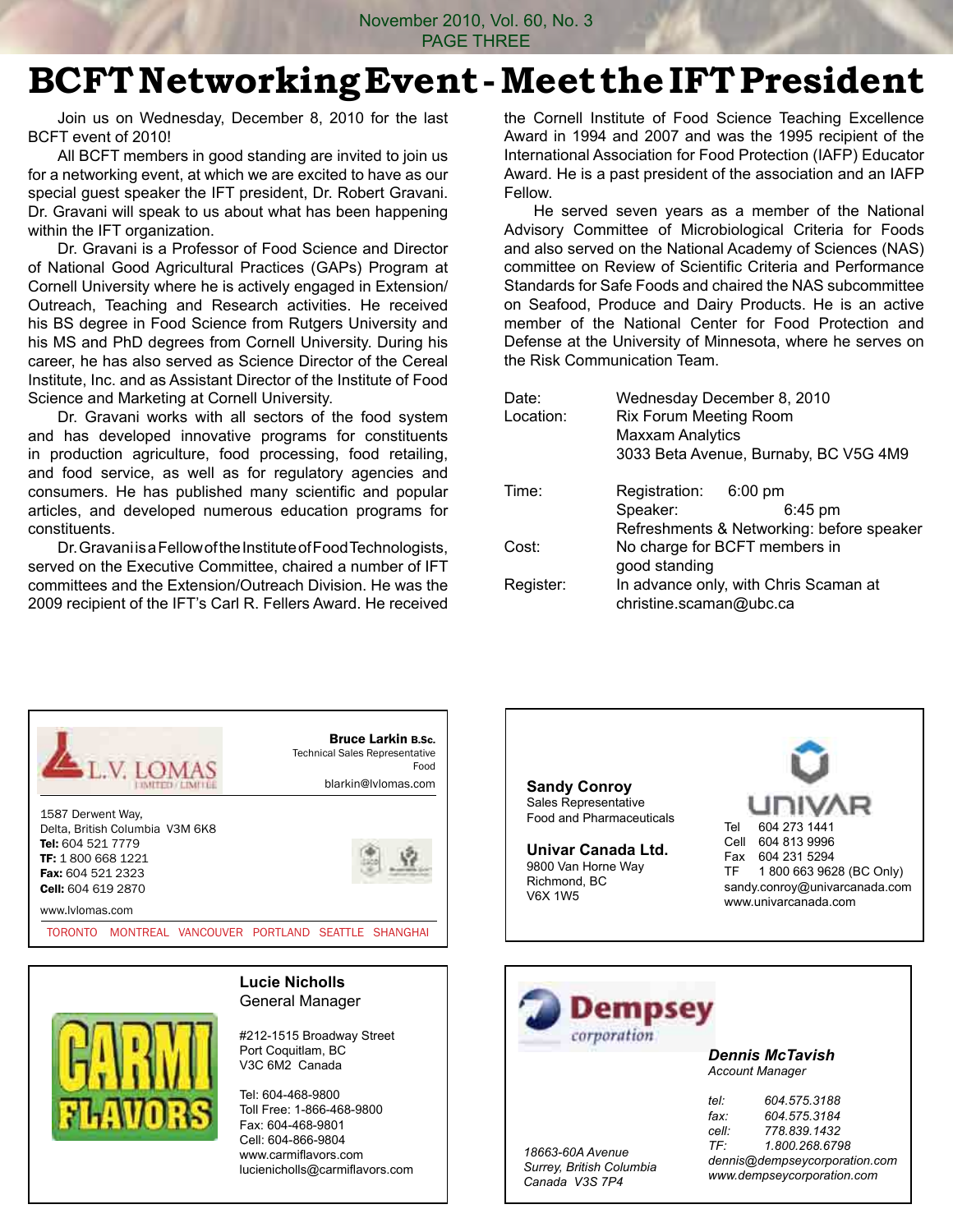

### **For Employers & Job Searchers**

BCFT sponsors 'no-charge' job postings and resume postings on our website. Please ensure the posting is in pdf or word document form. Optionally, we can provide a form for the job posting.

Check out the current positions available at this link. http://bcft.ca/Positions\_available.htm

For more information or to post a job, contact Melanie Thomson at webmaster@bcft.ca



### *Think About Advertising in Tech Talk*

You can't afford to miss this opportunity to advertise with us!

*Tech Talk* is published approximately nine times a year by the British Columbia Food Technologists Association (BCFT). As the official publication of the association, *Tech Talk*  reaches the local audience of individuals in the Food Science and Technology profession - your ad in *Tech Talk* will keep you on top of our readership of more than 300 individuals. For complete details on placing your ad in Tech Talk, contact:

Nilmini Wijewickreme, Maxxam Analytics 4606 Canada Way, Burnaby, BC, V5G 1K5 Tel: 604-734-7276 | Fax: 604-731-2386 E-mail: nwijewickreme@maxxam.ca

We accept ready-to-print copy of your ad in PDF or TIFF format in color or black and white, or a hard copy of business cards. The advertisements also can be sent via e-mail in any sort of digital format. For example, a high-resolution (300 dpi or better) scanned copy, or digital format (e.g., EPS or PDF) of the ad.

| Business card                          | $(4" \times 2")$  | \$30            |
|----------------------------------------|-------------------|-----------------|
| Page Sponsor                           | $(8" \times 2")$  | \$50            |
| 1/4 Page Sponsor                       | $(4" \times 5")$  | \$60            |
| 1/2 Page Sponsor                       | $(4" \times 10")$ | \$90            |
| <b>Full Page Sponsor</b>               | $(8" \times 10")$ | \$150           |
| Pates indicated are an ner issue basis |                   | <b>Diccount</b> |

*Rates indicated are on per issue basis. Discounts up to 10% are available for advertising in multiple issues.*

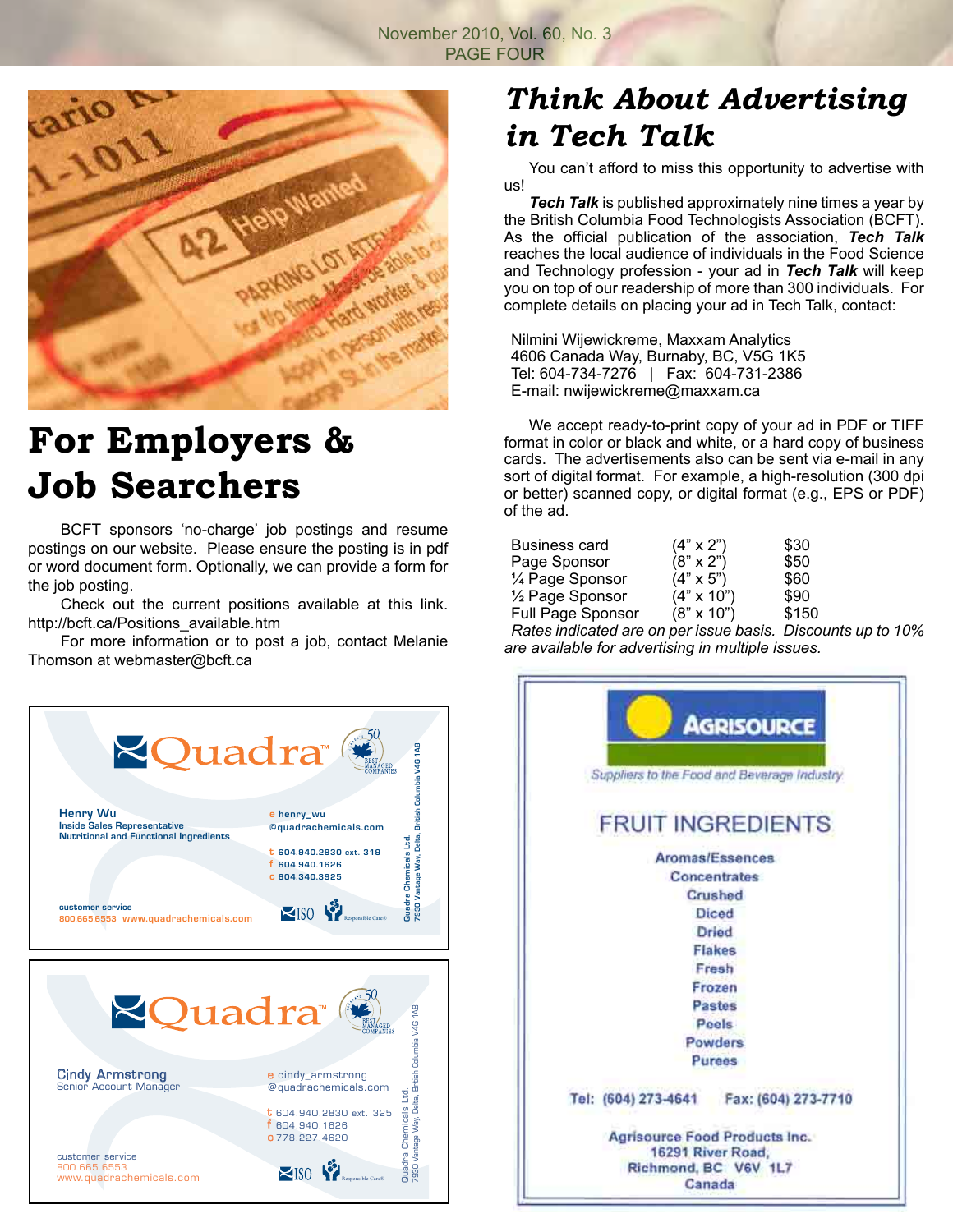## **WANTED: Directed Studies Projects for BCIT Students!**

The BCIT Food Technology Program is again accepting project proposals from companies wishing to sponsor second year Food Technology students taking the Directed Studies course. Past projects topics have included: HACCP and prerequisite program development, food product development, shelf life studies, nutritional analysis, waste utilization, and many others.

The students have one day per week (Wednesdays) from January to April to devote to the project.

Students complete a literature review, develop methodology with assistance of the sponsor, and conduct the specific research. Work may be done at BCIT and/

DEBRO Cell: (778) 245-2211 DIVISION OF PREMETALCO INC. Email: vlo@debro.com **Vernon Lo, M.Sc.** *Western Region Sales Manager*

130- 18279 Blundell Road<br>
Richmond. British Columbia<br>
Tel: 1-866-294-7914 Richmond, British Columbia Canada Fax: 1-877-294-7929 V6W 1L8 customerservice@debro.com

or company premises. During the project, the student has access to BCIT Food Technology pilot plant and analytical equipment. Presentation of oral and written reports takes place in May. The sponsor is asked to be available to advise the student throughout the project, attend the oral presentation, complete a brief evaluation of the student, and cover costs of consumables.

Projects must be submitted by December 17 to be considered. Project acceptance depends on suitability and interest by the students. For information, contact Anne McCannel at (604) 432-8269 or Anne\_McCannel@bcit.ca.

| <b>Consumer Testings Services</b>                                                      | <b>Ron Kuriyedath</b><br><b>Chief Chemist</b><br>Agri-Food Laboratories |                                                                              |
|----------------------------------------------------------------------------------------|-------------------------------------------------------------------------|------------------------------------------------------------------------------|
| SGS Canada Inc.<br>50-655 W. Kent Avenue N.<br>Vancouver, BC V6P 6T7<br>www.ca.sgs.com | e                                                                       | (604) 324-1166<br>1-877-728-1188<br>(604) 324-1177<br>Ron.kuriyedath@sgs.com |



### **Expertise in Food Analysis**

- Microbiology
- Food Chemistry
- Nutritional Labelling
- **Residue Testing**
- **-** Environmental Monitoring

Tel: 604 734 7276 Toll free: 1 800 665 8566 foodsafety-yvr@maxxamanalytics.com

www.maxxam.ca



Trans Fat

 $12<sub>C</sub>$ 

Cholesterol

otassium

Sodium











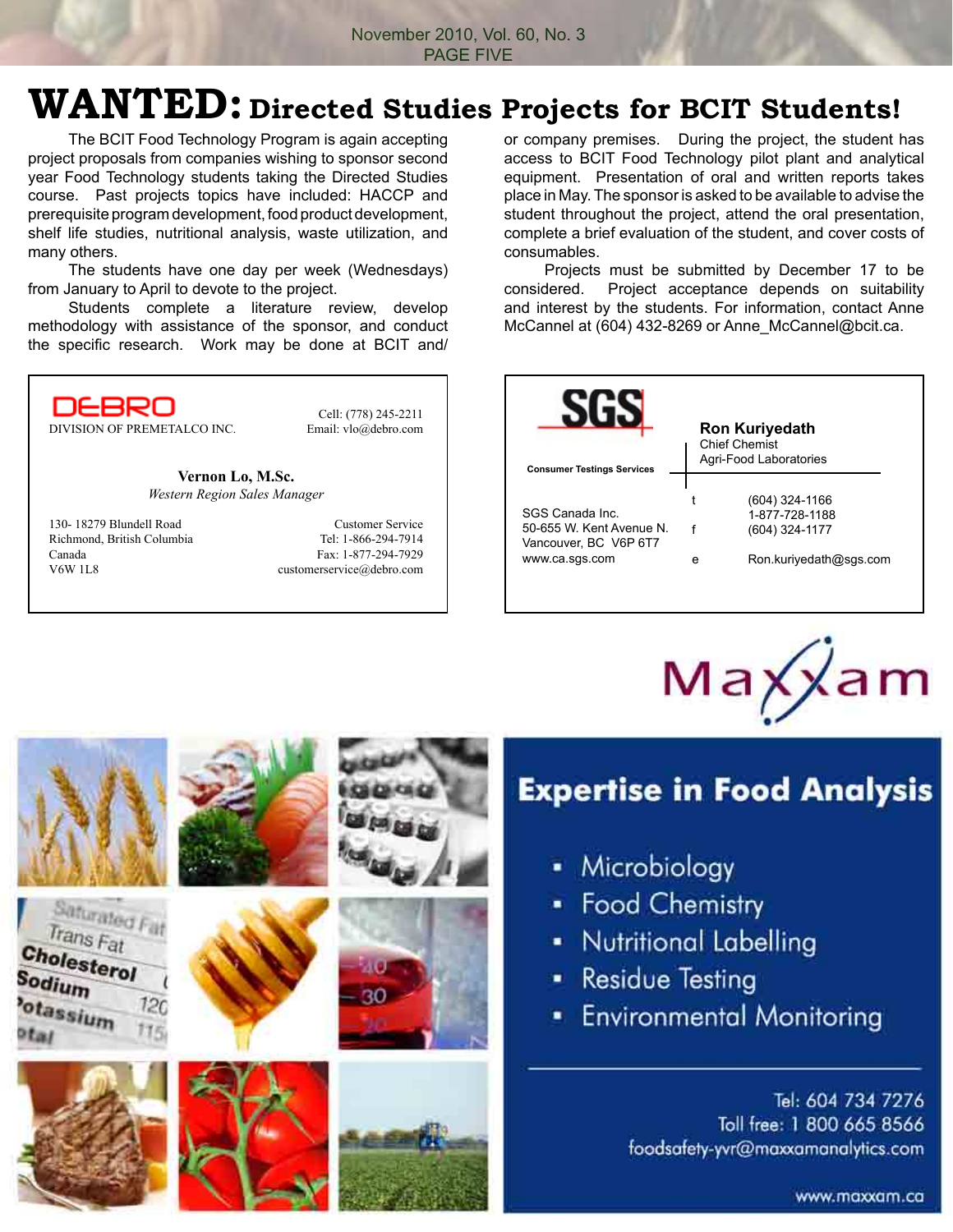#### November 2010, Vol. 60, No. 3 PAGE SIX

# **BCFT Awards Top Food Science and Technology Students**

BCFT proudly recognizes top UBC Food Science and BCIT Food Technology students by bestowing annual awards.

This year's UBC Graduate Student award winner was Reena Mistry. Reena is currently working on her M.Sc. at UBC. She has been active on the BCFT executive committee over the past several years, first as a UBC student representative, and currently as secretary for our organization.

The UBC Undergraduate award was given to Nicole Stavro-Leanoff. Nicole worked in Kenya (Africa) for six weeks after graduation.

At BCIT, the graduating award was shared by graduates Suzanne Lee and Kezia Gonzalez. Both were student representatives on the BCFT executive last year. Suzanne is currently employed at Que Pasa Foods; Kezia is working at Golden Boy Foods.

The BCIT BC Food Technologists, Jack Phillips and Jerry Heddinger award for a student going into second year of the program will be awarded to Kendra Coutts within the next month. Kendra, an active student member of BCFT, has been the class representative on the BCIT student council,

*Suzanne Lee (left) and Kezia Gonzalez (right) receive the BCFT BCIT Graduating Award from Gary Sandberg.*

and is currently working with fellow students William Hu and Amy Luan to organize the January BCFT speakers evening. We extend our congratulations to all the award winners.

*June 28, 2010*

#### *Dear BCFT Members,*

*A pleasant day to everyone! Thank you very much for presenting me with the BCFT Food Technology Award last June 24, 2010 at BCIT. It was an honor to be given an award that recognized all my hard work in the two years that I was in BCIT. Those years were tough, but definitely rewarding.*

*A little over two years ago, my family and I moved to Canada from the Republic of the Philippines. It was a move that literally changed my life, except for one thing, which was my desire to be a Food Technologist. In the University of the Philippines, where I spent three years studying to earn my degree, I realized that I truly have found the field that I, as an individual, could possibly make a difference in.* 

*Being a student in BCIT not only eased me into this new country, it also opened my eyes to the many possibilities in Food Technology. As I met other BCFT members, and as they continually inspire me with their work and the things they have accomplished in the field, my desire to be excellent only grew and propelled me to work even harder as a student. I have learned a lot in the past two years, but those lessons sure did not stop in the classroom. I am now working with Golden Boy Foods as Quality Assurance Technician, where my learning experiences continue. I hope that one day, I can also prove to be an asset to this organization.* 

*Thank you very much not only for this award, but also for being inspirations to Food Technology students like I was two years ago.* 

*June 28, 2010*

*To the BC Food Technologists:*

*Subject: Letter of Appreciation for the June 2010 BCIT Graduating Award*

*Please accept my thanks for selecting me as the recipient of the BC Food Technologists Award in Food Technology for 2010. This letter is dedicated to all the members and persons responsible for this recommendation. Your generosity will not soon be forgotten.*

*Throughout my educational career, I have worked hard to prove myself as a capable and diligent student, as well as active player in the community. Receiving this award meant a lot to me because it showed that my efforts are recognized.*

*Thank you again for honouring me with this award. Your support is greatly appreciated.*

*Sincerest thanks,*

*Suzanne Lee*

*Sincerely,*